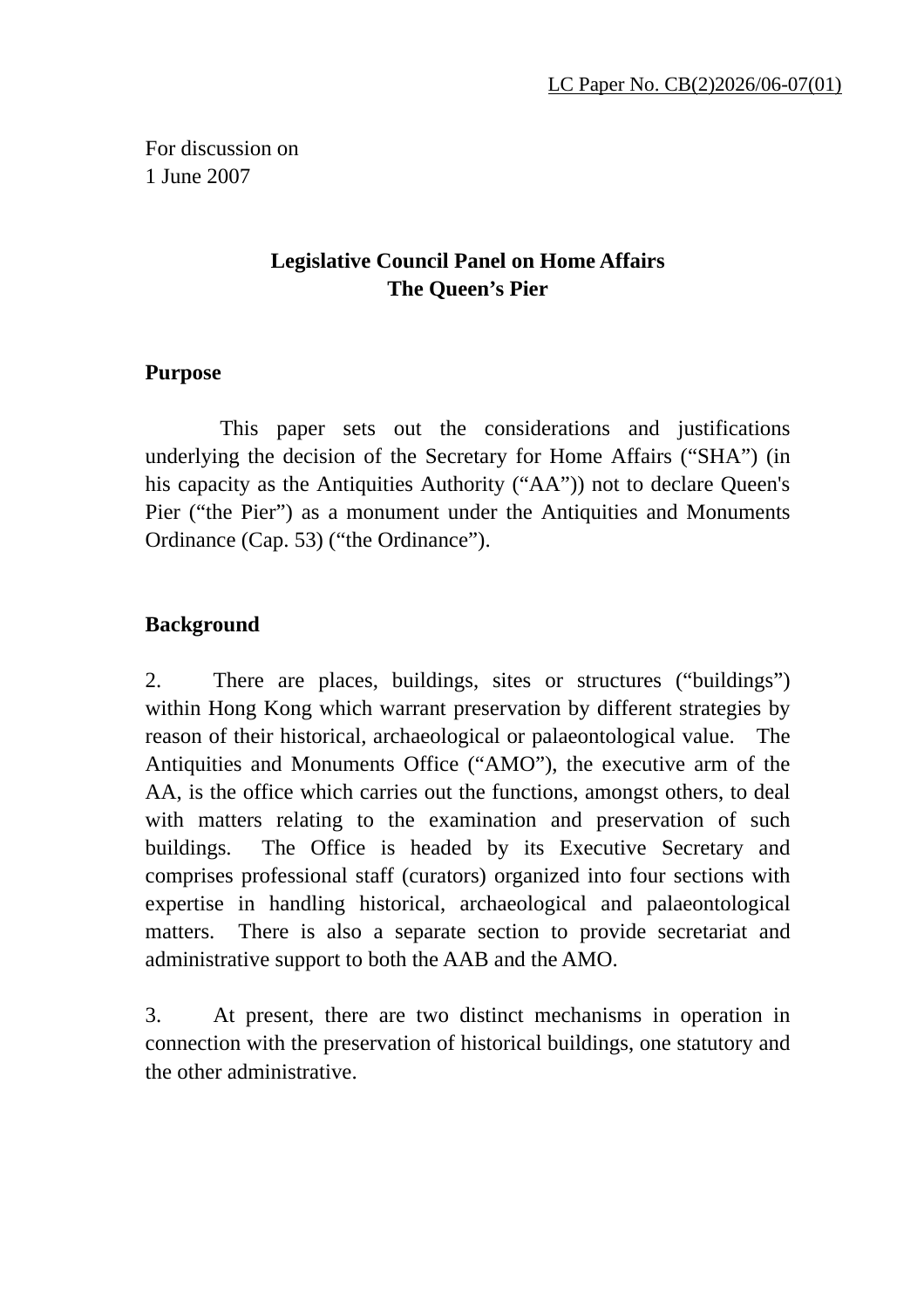## **Preservation by declaring a building to be a monument under the Antiquities and Monuments Ordinance**

4. The statutory mechanism for preserving a historical building is by way of declaring such a building to be a proposed monument under section 2A(1) or a monument under section 3 of the Ordinance. Once declared a monument, any demolition, alterations or disruptions may only take place with permits granted by the AA under section 6 of the Ordinance or by way of exemption under the same provision.

5. The SHA is the "Authority" designated under the Ordinance. Administratively, SHA is referred to as the AA. According to section 3(1) of the Ordinance, if the AA considers any building to be of public interest by reason of its historical, archaeological or palaeontological significance, he may, after consultation with the AAB and with the approval of the Chief Executive, by notice in the Gazette, declare such building to be a monument.

6. Under the Ordinance and in line with AMO's usual practice, if the historical, archaeological or palaeontological significance of any building reaches the threshold to merit a monument status, the AMO would, acting as the executive arm of the AA, initiate statutory process with a view to seeking AA's ultimate decision to have the relevant building declared to be a monument under section 3(1), including consultation with AAB. The discretion to declare a building to be a monument under the Ordinance lies solely with the AA.

7. At present, only a total of 63 historical buildings have been declared to be monuments in Hong Kong. All of them are pre-war buildings with relatively long building age and significant historical value. Using such historical buildings which have been declared to be monuments as a yardstick, it is plain that the threshold of historical, archaeological or palaeontological significance qualifying a building as a monument is very high indeed. A full list of the 63 historical buildings which have been declared monuments is at the Annex.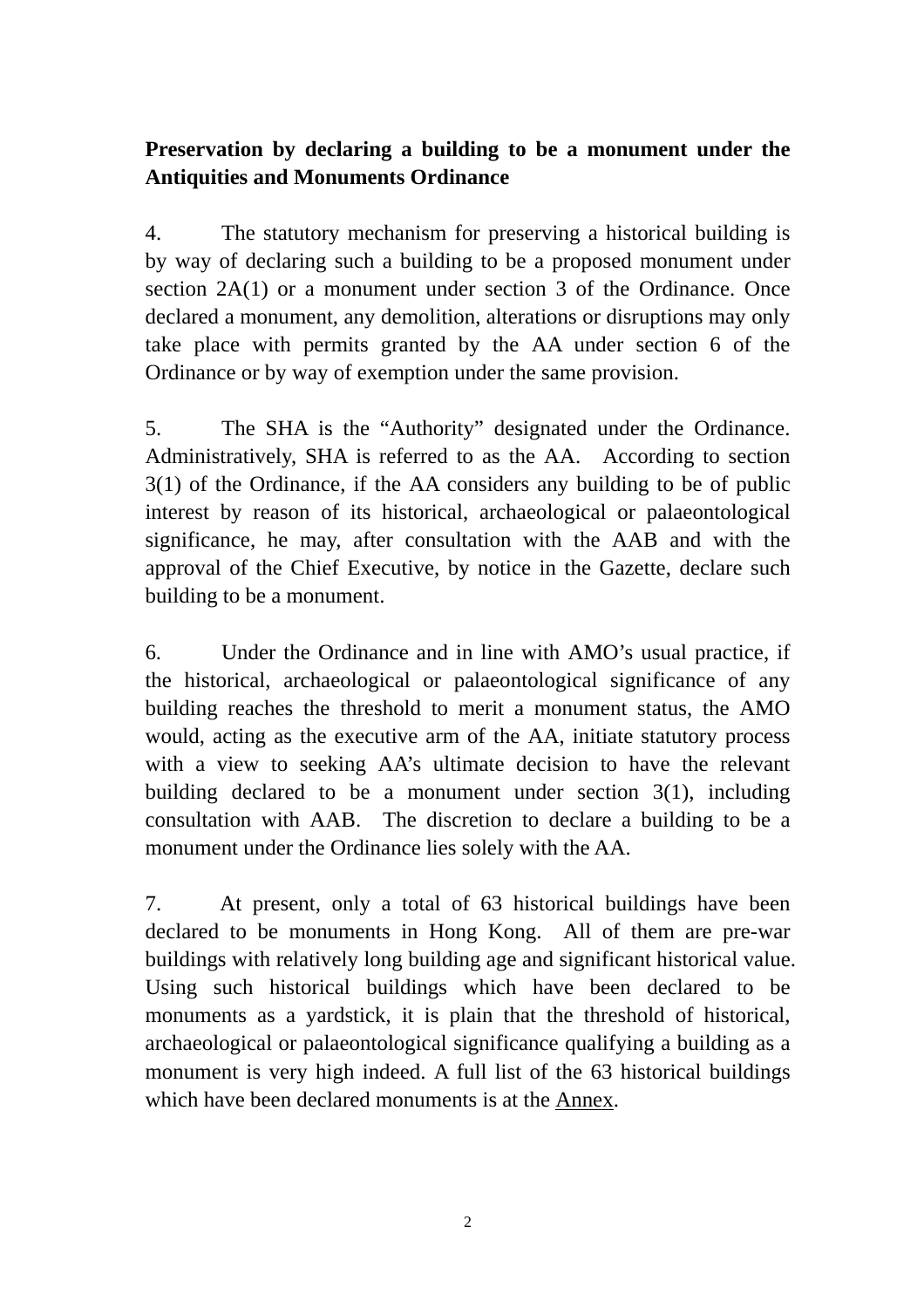#### **The grading system**

8. Historical buildings are graded primarily on the basis of their heritage values. The grading system<sup>1</sup> is an internal mechanism of the AAB with no statutory status. AMO has been engaged to undertake background research to facilitate the grading assessment by the AAB of buildings based on their heritage value. The aim of the grading is to identify and compare the heritage value of historical buildings and to facilitate AMO's consideration on whether and how a particular building should be preserved and on whether the historical, archaeological or palaeontological significance of any particular building has crossed the threshold to justify the AA's consideration to declare it as a monument under the Ordinance.

9. In the past 27 years, AAB had graded 607 buildings, of which 57 had been declared as monuments<sup>2</sup> and 54 demolished. At present, we have 496 graded buildings, including 118 Grade I buildings, 184 Grade II buildings and 194 Grade III buildings<sup>3</sup>. Grading of historical building is in fact an on-going exercise in that some 1,440 buildings have already been identified by the AMO where grading could be given by AAB to rate their heritage value in future for reference.

10. Though there is no specific requirement under the grading system on how the relevant historical buildings (once graded) should be preserved, AMO has all along taken administrative measures to ensure that graded buildings would be protected or preserved in such a way which is commensurate with the merits of the building concerned. The actual preservation arrangement for any graded historical building would have to depend on such factors as the structure, condition and features of individual building, as well as the technical feasibility.

 $\overline{a}$ 1 Historical buildings are classified into three grades with the following definitions for internal reference:

Grade I Buildings of outstanding merit, which every effort should be made to preserve if possible.

Grade II Buildings of special merit; efforts should be made to selectively preserve.

Grade III Buildings of some merit, but not yet qualified for consideration as possible monuments. These are to be recorded and used as a pool for future selection.

 $2$  Of the 57 declared monuments which have been previously graded by AAB, 28 were Grade I buildings, 26 Grade II buildings and 3 Grade III buildings.

<sup>&</sup>lt;sup>3</sup> Once buildings are declared or demolished, we will remove them from the grading list.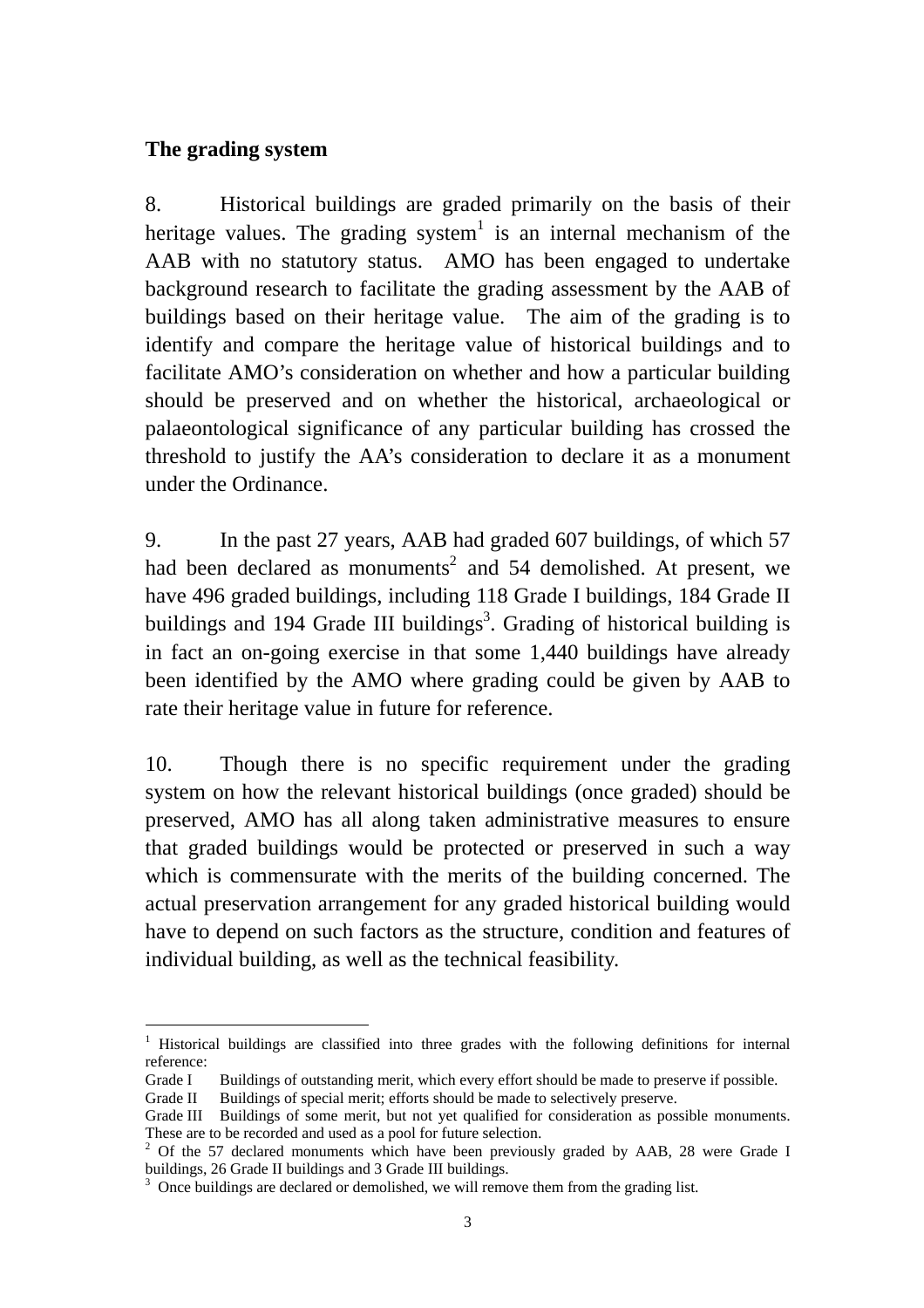## **Grade I historical buildings are not necessarily significant enough to be declared a monument**

11. Not all graded buildings would ultimately be declared to be monuments under the Ordinance and there is no automatic linkage between graded buildings and monuments. Even for Grade I buildings, they may not be subsequently declared monuments. Of the 607 historical buildings graded by the AAB up to May 2007, 151 buildings have been accorded with Grade I historical building status and out of such number of Grade I buildings, only 28 buildings have been declared to be monuments. In other words, a total of 123 Grade I buildings are not declared to be monuments. As mentioned earlier, ever since the Ordinance came into operation, only a total of 63 pre-war buildings with very significant historical value have been declared to be monuments. Any new monument to be declared must be of comparable significance.

#### **Whether to declare Queen's Pier to be a Monument**

### *Previous views of the historical value of the Pier*

12. In November 2000, AMO was consulted in the context of the Central Reclamation Phase III ("CRIII") project and decided to commission a heritage consultant to produce the "Survey Report of Historical Buildings and Structures within the Project Area of CRIII" ("2001 Survey Report") for consideration in consultation with AAB. The 2001 Survey Report was published by AMO in February 2001 and its aim was to do a searching of all existing pre-1950 and selected post-1950 buildings and structures having historical interest within the area and to discuss any preservation strategy where appropriate.

13. As regards Queen's Pier, the 2001 Survey Report recognized it had historical value in connection with the colonial past. At para. 4.3.1, it states that "[n]ot only has the pier been used by the public since its construction in 1961, it was the landing pier for new Governors after arriving at the Kai Tak Airport. They then made their oath to serve as Governors of Hong Kong at the City Hall Concert Hall" and at para. 5.3.1,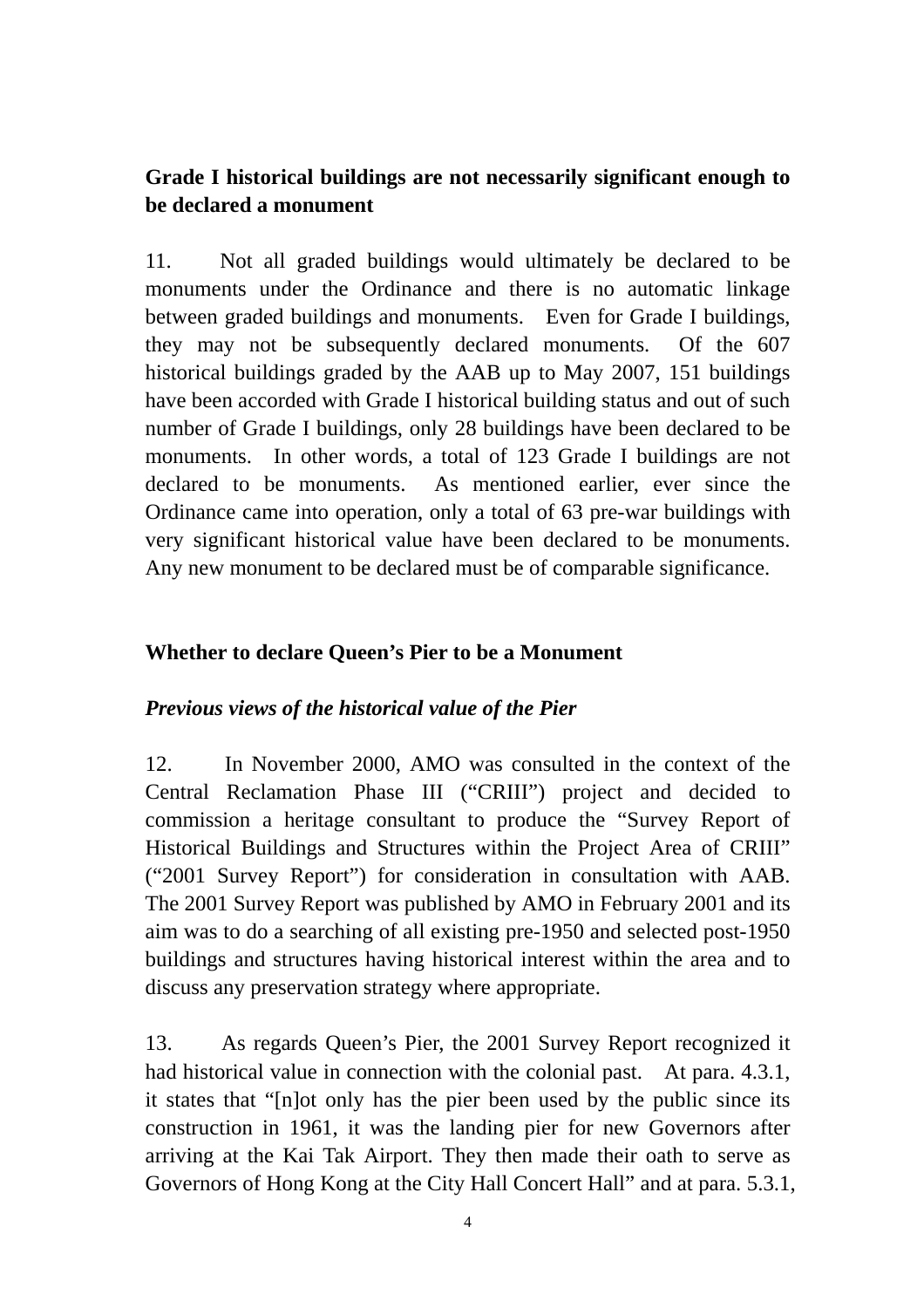it mentions that –

 "The pier and Edinburgh Place are not merely an ordinary public pier and public open space for community use. They have been for many years two of the very few open spots suitable for breathing the sea air comfortably in Central and viewing the beautiful harbour. To a certain degree, they performed some civic and political functions in the colonial period of post-war Hong Kong after their completion in 1961. Their demolition for reclamation would scrap forever the concrete link to a brief past of local development."

14. However, despite the sentiment expressed above regarding the prospect of its demolition, the "2001 Survey Report" did not find it necessary or justified to recommend any preservation of the Pier either in-situ or by relocation. This should be contrasted with the treatment of other historical buildings within the project area: for example, the "2001 Survey Report" recommended that the whole City Hall Complex should be kept intact and consideration should be taken to relocate the clock tower at the Star Ferry Pier, if not the whole pier building, to a new home suitably in harmony with its surroundings.

### *AAB's deliberations on the Pier*

### *Meeting of 13 March 2002*

15. At the AAB meeting held on 13 March 2002, members were invited to consider the recommendations by the former Territory Development Department ("TDD") and the Planning Department ("PlanD"), amongst others, on the Pier, i.e. "the Pier will need to be relocated due to reclamation works. A detailed photographic and cartographic record will be undertaken and a commemorative plaque will be erected at the existing site". Different views were expressed at the meeting regarding different methods to preserve the Pier other than the one recommended by the TDD and PlanD. However, at no point in time did any member of AAB ever suggest that the historical or any other significance of the Pier was such that it should be graded administratively, not to mention the possibility of being declared a monument.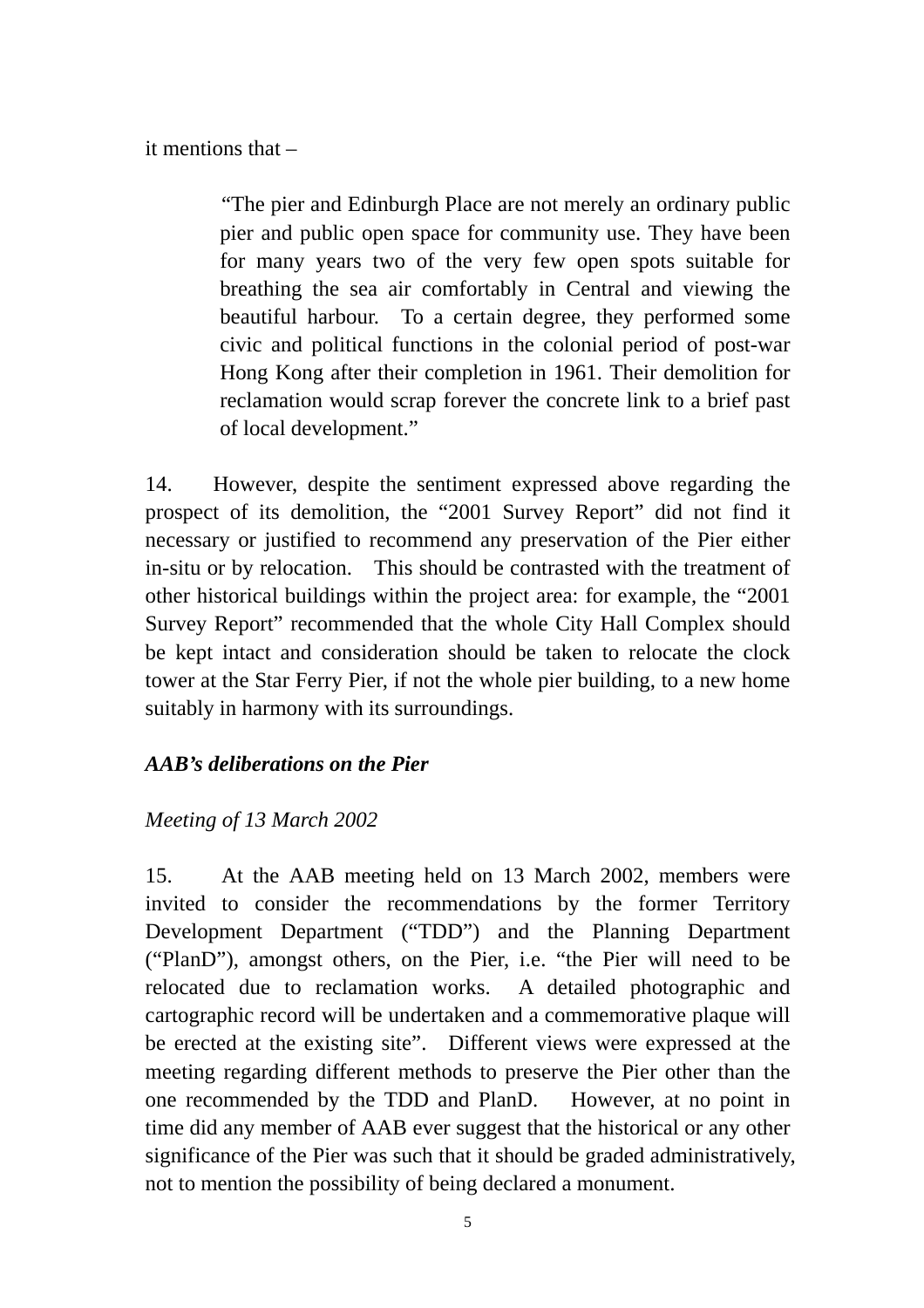### *Meeting of 12 December 2006*

16. In response to the controversial issue relating to the demolition of the Star Ferry Pier reported by the press, AAB held a meeting on 12 December 2006 to clarify its stance regarding the demolition of the Star Ferry Pier. During the meeting, the Chairman invited members' views about the relocation plan of Queen's Pier. While a member urged the Government to re-consider in-situ preservation of the Pier, no other members expressed any views on the suggestion of the PlanD that as the "previous studies revealed that in-situ preservation of the Pier was not feasible" and "in response to the views from the public and concern groups", Government "would consider ways to incorporate the special features of the Pier into the new design framework as far as practicable."

## *Grading of the Pier by AAB*

## *Meeting of 9 May 2007*

17. Having regard to the submissions on the preservation of the Pier by the various concern groups, including one from the Hong Kong Institute of Architect ("HKIA") made on 28 February 2007, AAB decided at its meeting on 6 March 2007 that a review on the heritage value of the Pier should be conducted. AMO was tasked by the AAB to assist in carrying out further research on the Pier's heritage value for consideration by AAB of its grading at the next meeting scheduled for 9 May 2007. The decision to proceed with the grading of the Pier was actually initiated by AAB.

18. During the meeting on 9 May 2007, AAB discussed for the first time the grading of the Pier. Taking into account the views of various non-governmental concern groups and professional bodies expressed at the public hearing session held before the AAB meeting, in addition to the research report submitted by the AMO, AAB accorded the Grade I historical building status to the Pier, which, according to the internal guidelines of the AAB, is a "building of outstanding merit, which every effort should be made to preserve if possible".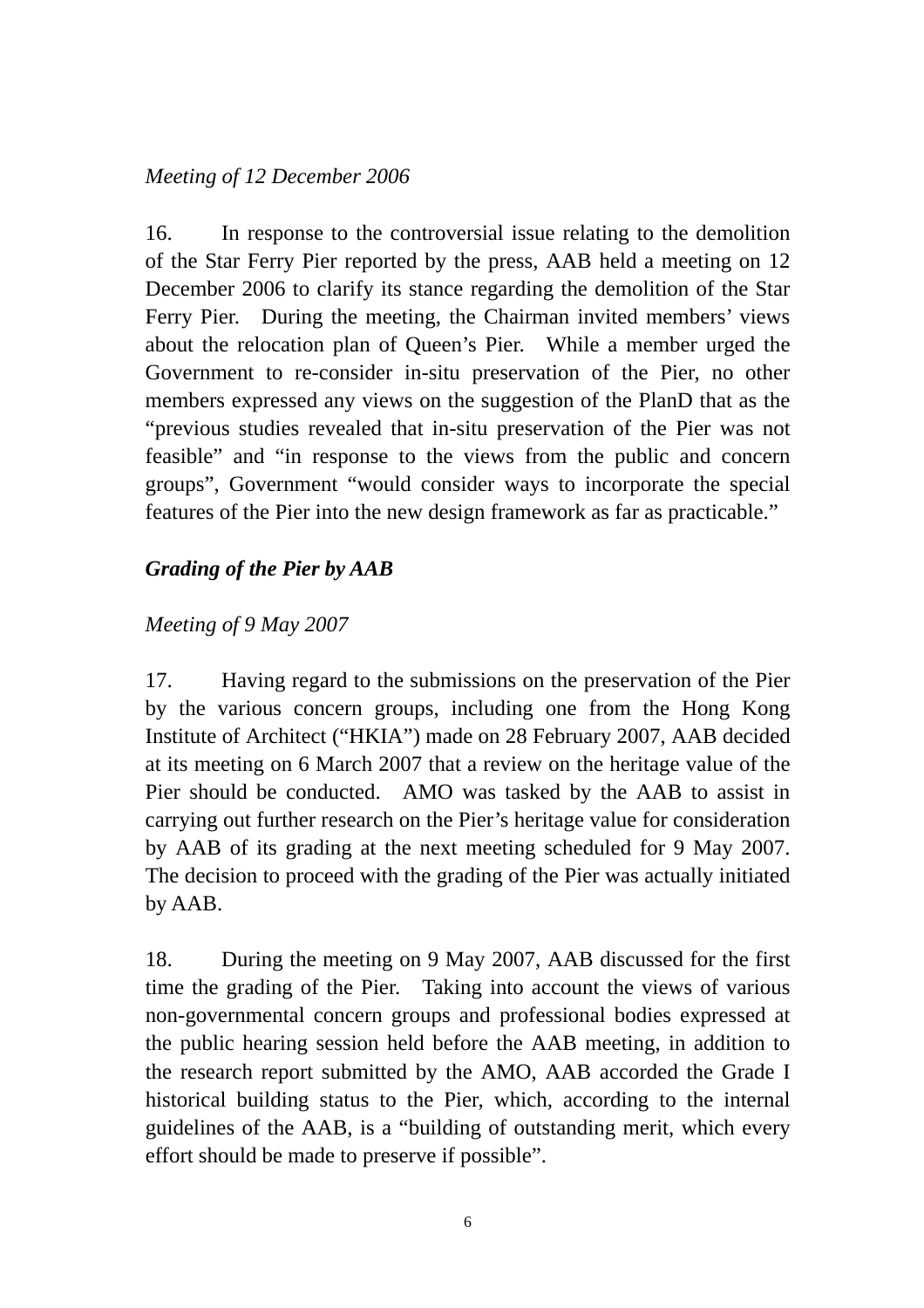# *Review of the assessment of the historical significance of the Pier by AMO*

19. The AMO considers that the Pier bears a testimony to the colonial history of Hong Kong with some association with important historical events such as the arrival of new Governors, and thus should be preserved appropriately. However, the AMO has never taken the view that the historical significance of the Pier was such that the AMO should recommend to the AA that the Pier should be declared a monument. Nor did and does the AMO consider that the Pier has any or any sufficient archaeological or palaeontological significance.

20. In the light of AAB's decision at its meeting on 9 May 2007 to accord Grade I historical building status to the Pier, and in response to calls from some quarters of the public for declaring the Pier as a monument under the Ordinance (including a letter from the HKIA to the AAB Chairman and a letter to SHA from Heritage Watch), SHA instructed AMO to review the position and to make recommendation on whether AMO's previous position that the Pier should not be declared to be a monument was still valid.

## *Justifications and considerations*

21. As mentioned in paragraph 11 above, not all graded buildings are significant enough to be declared monuments under the Ordinance.

22. In conducting the review, AMO took into account views presented in submissions and requests from professional organizations, heritage groups and other concerned parties for preserving the Pier from January 2007 onwards as well as deliberations of AAB at its meeting on 9 May and AMO's justifications and considerations are set out in the ensuing paragraphs.

23. In particular, it is noted that the Pier was built in 1953-54 following the demolition of the first Queen's Pier (completed in 1925) to make way for the reclamation of Victoria Harbour in the 1950s. Apart from its use as a public pier, the Pier was a landing place for the Governors of Hong Kong and the Royal family upon their arrival in and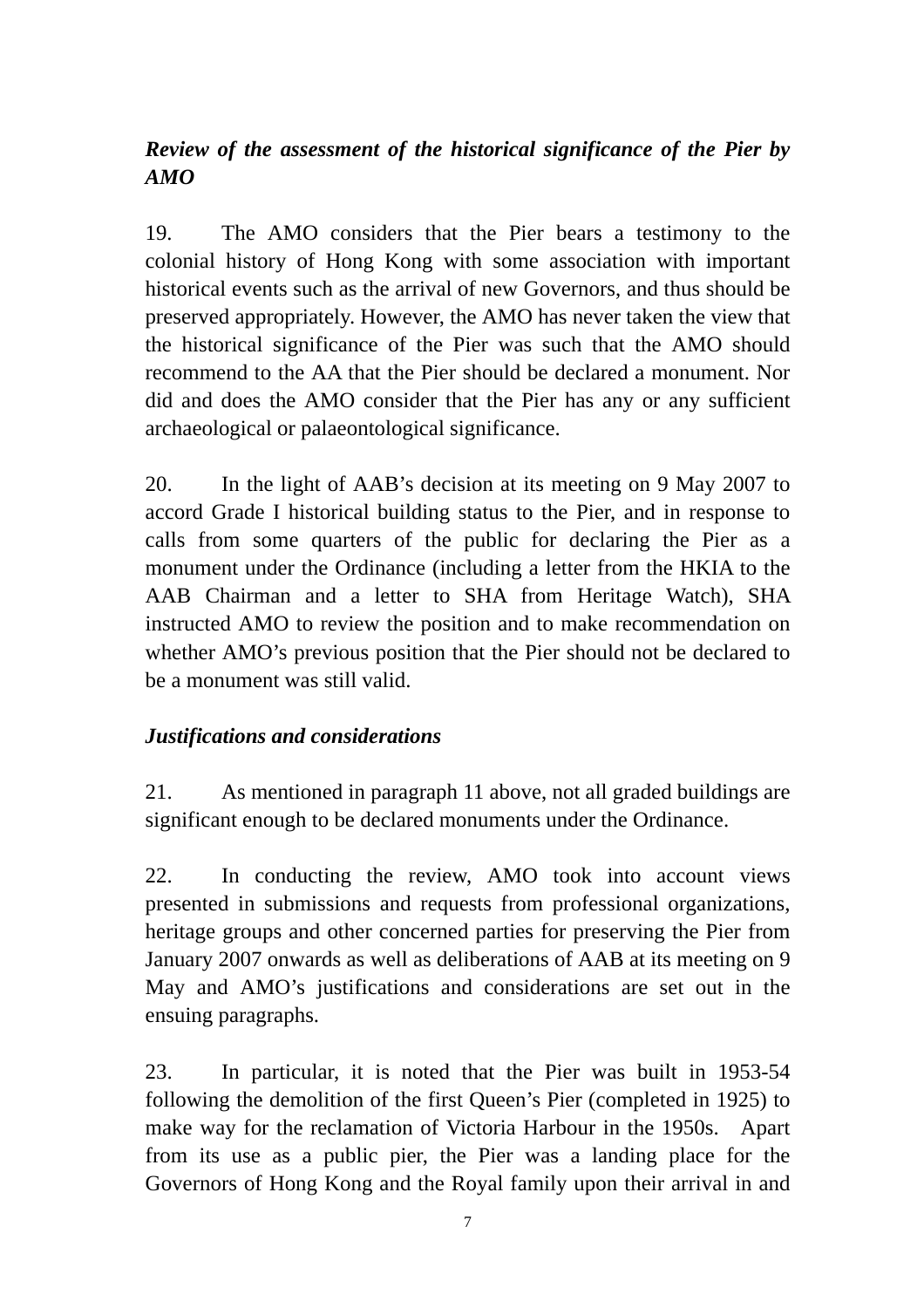departure from the colony until 1997. The AMO has also borne in mind the AAB's deliberations during their meeting on the grading of Queen's Pier which took into account factors such as group value, social value and local interests, authenticity and rarity, as listed in the AAB's historical building grading form. Though there is no dispute that it has some historical value, AMO remains of the view that such value is not of such significance that warrants the Pier to be declared to be a monument under the Ordinance having regard to the following –

#### (I) Historical significance

- (a) The Pier only testifies to about 44 of the 156 years of the colonial rule, which is a much shorter duration when compared with other century-old buildings also reflecting the colonial history. Currently, all the declared monuments are pre-war buildings.
- (b) In terms of association with the arrival of new Governors in the colonial period, the historical significance of a place of "landing" is clearly considerably less than say, the place for "oath taking" which formally marked the beginning of governorship and which was the core procedure for establishing a Governor's terms of office. In this connection, the present LegCo Building (former Supreme Court) and City Hall where the Governors took their oath of office are considered more historically significant than the Pier.
- (c) There are other pre-war historical buildings which are testimonies of the colonial authority but with greater historical significance than the Pier. The very outstanding examples that have been declared as monuments include the Government House, Former Central Police Station Compound, Former Central Magistracy, Flagstaff House, and Old Supreme Court. There are also buildings of greater historical merit, which were only accorded a grading but not declared as monuments. They include but are not limited to the Former Explosives Magazine of the Old Victoria Barracks (a Grade I building, built between 1843 and 1874), five of the barrack blocks of the Old Lyemun Barracks Compound (Grade I buildings, built in 1880s-1890s) and five barrack buildings of the Old Victoria Barracks Compound (Grade II buildings, built in early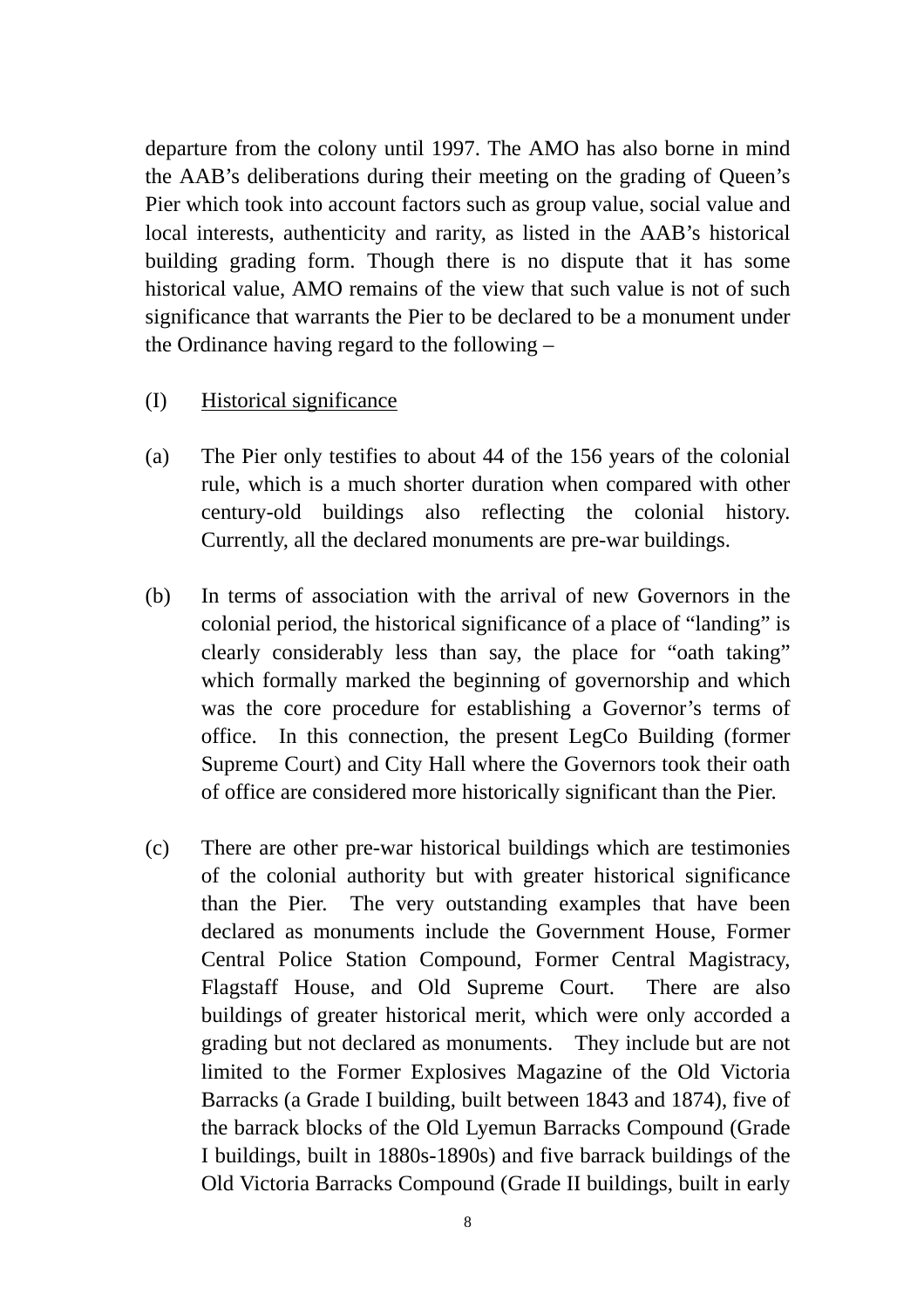1900s) and the Old South Kowloon District Court (a Grade II building, built in 1936), just to name a few. These buildings command a much higher representation in the colonial administration than the Pier.

(d) In considering whether a historical building should be declared to be a monument for the purpose of reconstructing the history of the colonial administration in Hong Kong, a holistic approach by considering aspects including its relationship to colonial administration, and its contributions in areas such as economic, religious, educational and medical developments of the colony should be adopted. The historical significance of the Pier as a ceremonial pier is relatively peripheral in this broad historical context.

#### (II) Architectural merits

(e) The architectural style of the Pier is modern utilitarian. The simple and functional design reflects the typical modernist architecture of the 1950s and 1960s. The architectural merits of the Pier, in terms of design, plan forms, decoration and craftsmanship, compare less favourably with other similar structures or structures belonging to the same period in terms of its impact on and importance for the architectural development in Hong Kong. There are quite a number of post-war Government buildings, which are of similar architectural style but with greater historical significance such as City Hall Complex, former North Kowloon Magistracy, former Western Magistracy, Central Government Offices, etc. They are neither graded buildings nor declared monuments under the Ordinance.

#### (III) AAB's voting results on grading of the Pier

(f) Based on the result of 12 AAB Members voting for Grade I, 10 for Grade II and 3 for Grade III, the AAB Chairman concluded at the AAB meeting on 9 May that the Pier should be accorded a Grade I historical building status. This means over half of the AAB Members present did not support according the Pier Grade I status: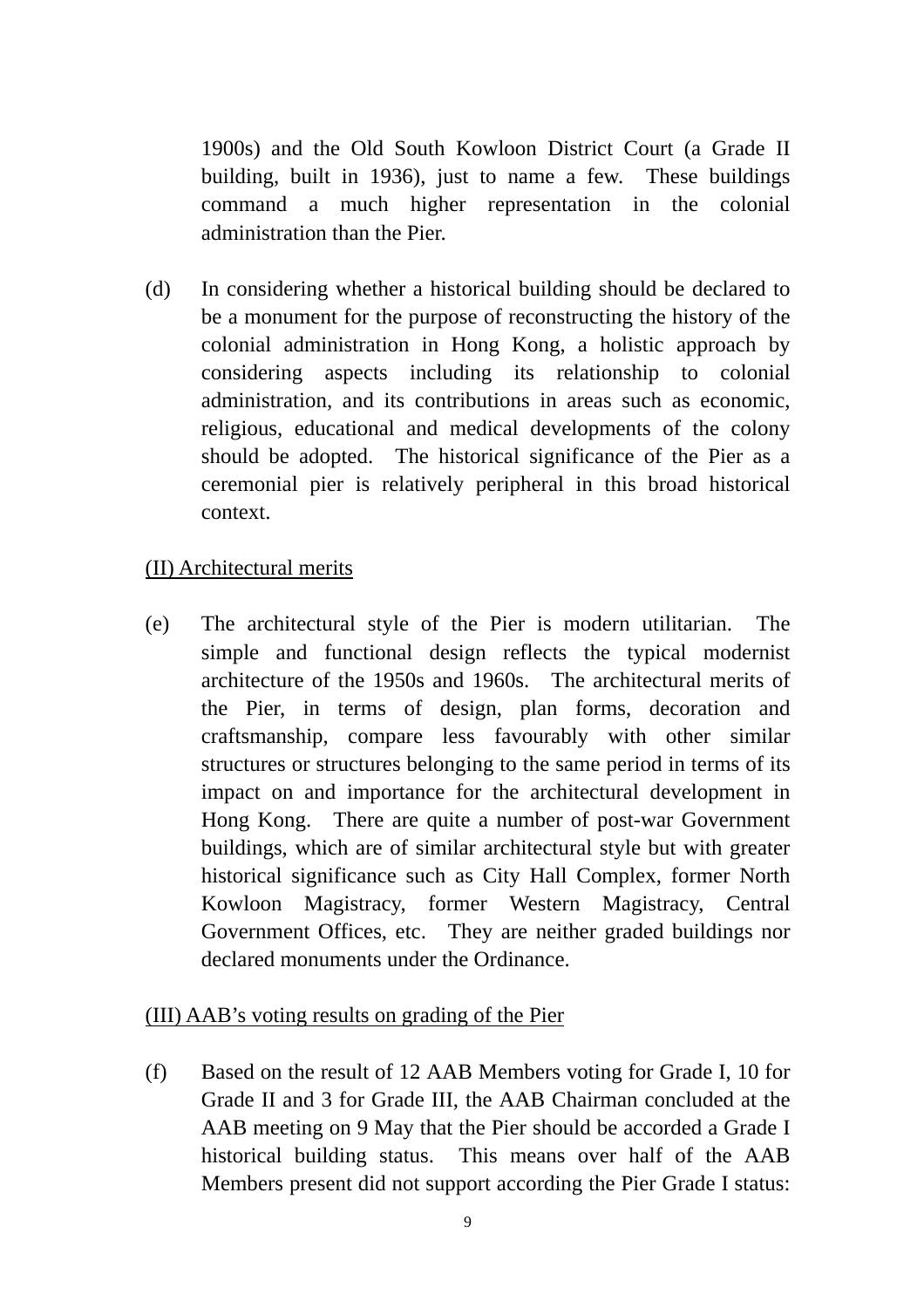taken all the voting results together, in fact those Members not in favour of a Grade I status exceed those in favour by one. The voting results indicate that AAB Members held different opinions on the historical significance of the Pier.

(g) By way of comparison, in the deliberations of the AAB on the grading of Mei Ho House (美荷樓) and Yu Yuen (娛苑), Members unanimously gave the buildings Grade I status. It is uncommon that Members' views were so diverse. The different views on the Pier indicate that not all Members agreed to the historical significance of the Pier.

#### **Decision of SHA in its capacity as the AA**

24. Having carefully and personally considered the above review made by AMO together with all the relevant papers, SHA, as the AA, decided that Queen's Pier does not possess the requisite historical, archeological or palaeontological value for it to be declared a monument under the Ordinance.

#### **Timing of disclosure of the AA's decision**

25. As explained above, the AA will take appropriate action as required under the Ordinance if he considers that a particular building should be declared to be a monument. This includes consulting AAB and the related publicity. Where the AA considers that a particular building does not warrant a declaration, no particular action is required. In the case of Queen's Pier, given the calls from some quarters of the public for the consideration that it should be declared a monument immediately after the AAB's Grade I status decision on 9 May 2007, and in view of the public interest generated, AA found it appropriate to request the AMO to conduct another review to enable the AA to make a formal decision on the matter.

26. As the AA's decision was made on 22 May 2007, there was no sufficient time to disclose the AA's decision any earlier to the Public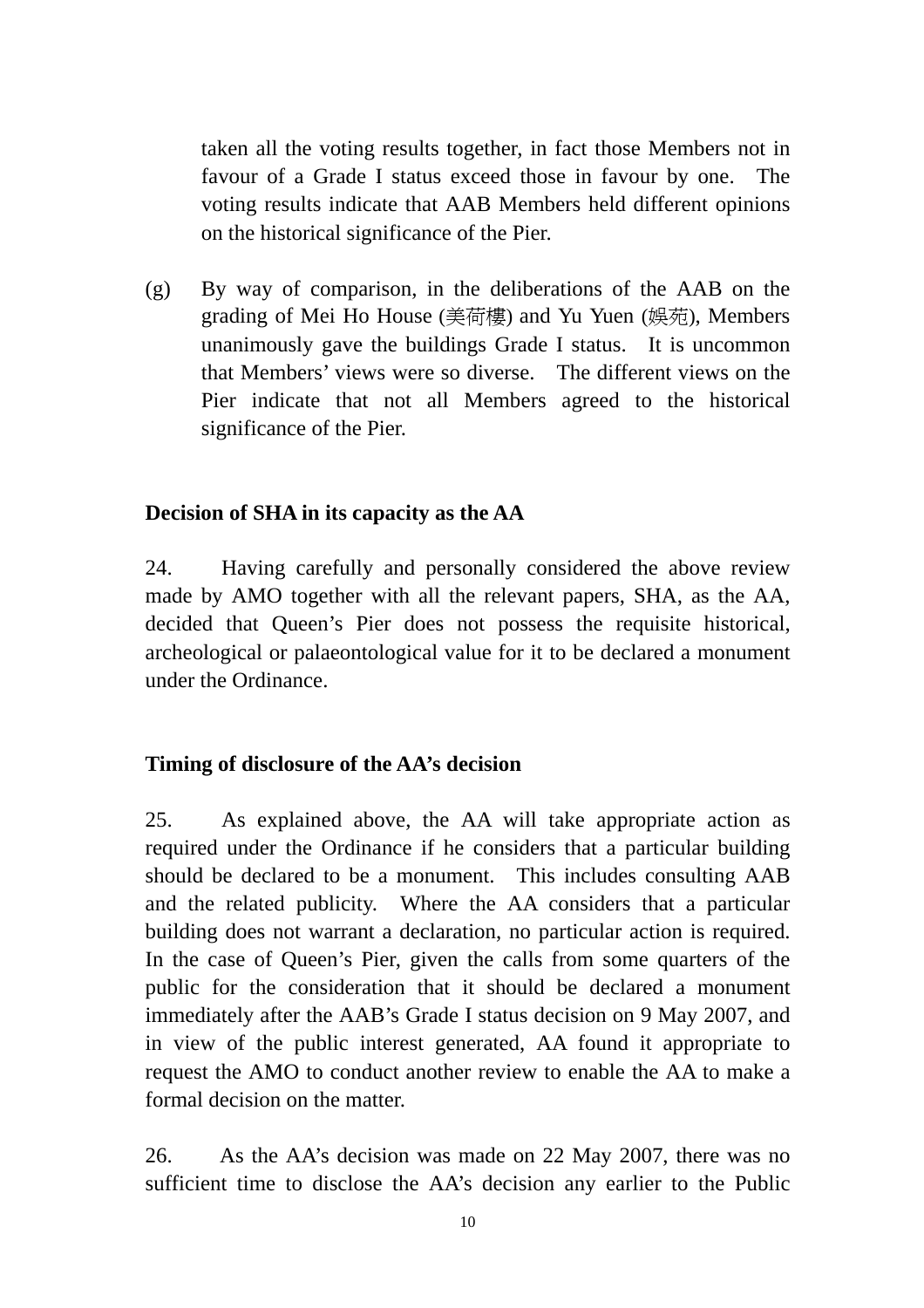Works Subcommittee (PWSC) Members at the meeting held in the morning of 23 May 2007. Officials from the Home Affairs Bureau and the Leisure and Cultural Services Department attending the PWSC meeting stood ready to answer any Members' query on the AA's position. In response to a Member's request, the Administration readily undertook to provide supplementary information on the matter before the PWSC recommendation is to be considered at Finance Committee and issued an information note to PWSC on 31 May 2007.

Home Affairs Bureau May 2007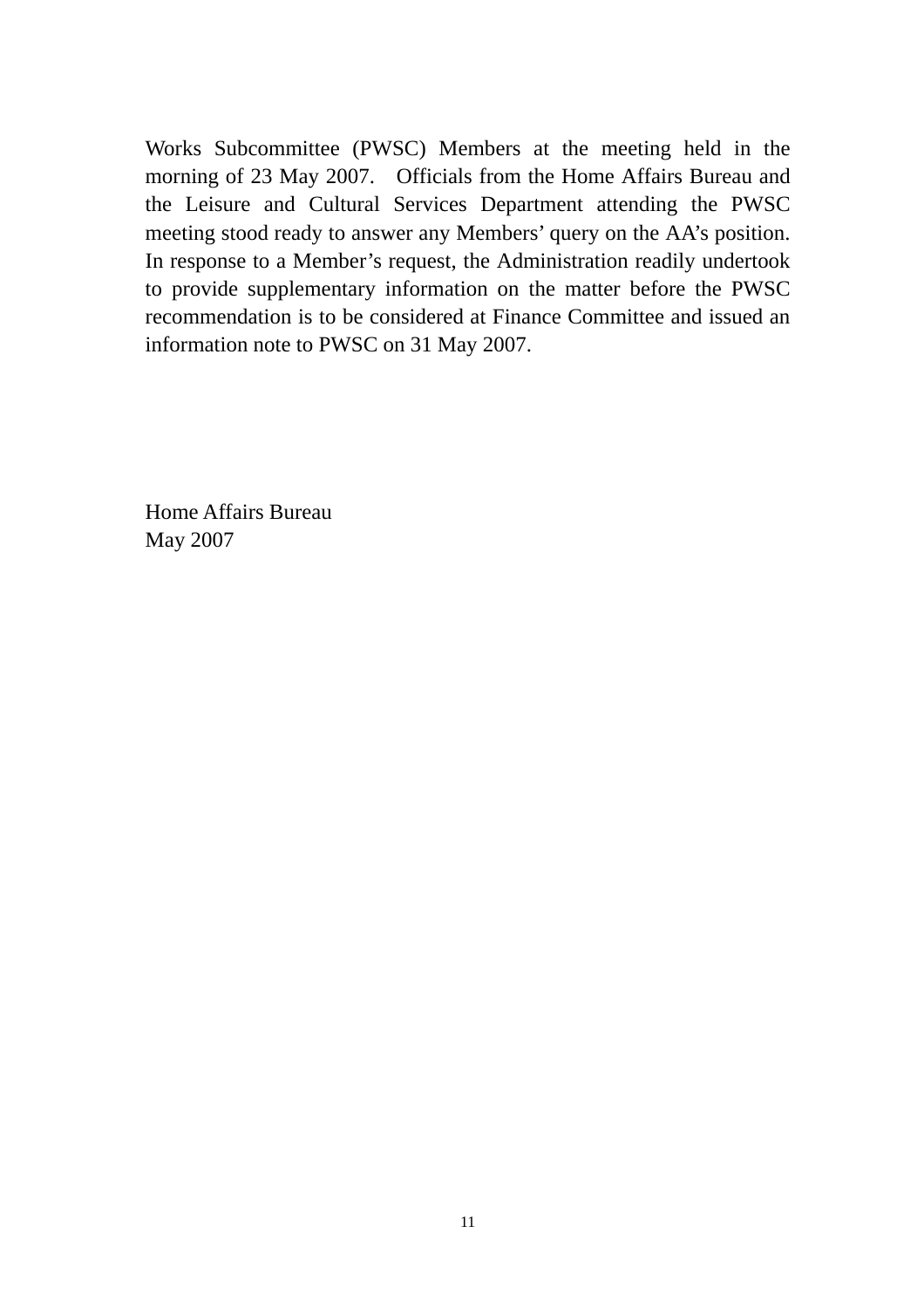#### **Annex**

# **List of Declared Monuments in Hong Kong – Historical Buildings**

| <b>Item</b><br>No. | <b>Name</b>                                                         | <b>Address</b>                                                           | Year of<br><b>Construction Declaration</b> | <b>Year of</b> |
|--------------------|---------------------------------------------------------------------|--------------------------------------------------------------------------|--------------------------------------------|----------------|
| $\mathbf{1}$       | Duddell Street Stone Steps and<br>Gas Lamps, Central                | Southern end of Duddell Street,<br>Central, Hong Kong                    | 1875-1889                                  | 1979           |
| $\overline{2}$     | Sam Tung Uk Walled Village,<br>Tsuen Wan                            | Tsuen Wan, New Territories                                               | 1750s                                      | 1981           |
| 3                  | Sheung Yiu Village, Sai Kung                                        | Pak Tam Chung, Sai Kung, New<br><b>Territories</b>                       | c.1850s                                    | 1981           |
| 4                  | Old District Office North, Tai Po                                   | Wan Tau Kok Lane, Tai Po,<br><b>New Territories</b>                      | 1907                                       | 1981           |
| 5                  | Tin Hau Temple, Causeway Bay                                        | No. 10 Tin Hau Temple Road,<br>Causeway Bay, Hong Kong                   | Early $18^{th}$ C                          | 1982           |
| 6                  | Man Lun Fung Ancestral Hall,<br>San Tin, Yuen Long                  | Fan Tin Tsuen, San Tin, Yuen<br>Long, New Territories                    | Late $17^{\text{th}}$ C                    | 1983           |
| $\overline{7}$     | Island House, Yuen Chau Tsai,<br>Tai Po                             | Yuen Chau Tsai, Tai Po, New<br>Territories                               | 1905                                       | 1983           |
| 8                  | Man Mo Temple, Tai Po                                               | Fu Shin Street, Tai Po, New<br>Territories                               | 1893                                       | 1984           |
| 9                  | Old Tai Po Market Railway<br><b>Station</b>                         | Tai Po, New Territories                                                  | 1913                                       | 1984           |
| 10                 | The Exterior of the Main Building<br>of The University of Hong Kong | Pok Fu Lam Road, Hong Kong                                               | 1910-1912                                  | 1984           |
| 11                 | The Exterior of the Old Supreme<br>Court, Central                   | No. 8 Jackson Road, Central,<br>Hong Kong                                | 1903-1919                                  | 1984           |
| 12                 | <b>Old Stanley Police Station</b>                                   | No. 88 Stanley Village Road,<br>Stanley, Hong Kong                       | 1859                                       | 1984           |
| 13                 | Hong Kong Observatory, Tsim<br>Sha Tsui                             | No. 134A Nathan Road, Tsim<br>Sha Tsui, Kowloon                          | 1883                                       | 1984           |
| 14                 | Liu Man Shek Tong Ancestral<br>Hall, Sheung Shui                    | Mun Hau Tsuen, Sheung Shui,<br><b>New Territories</b>                    | 1751                                       | 1985           |
| 15                 | Old House, Hoi Pa Village, Tsuen<br>Wan                             | Jockey Club Tak Wah Park, Tak<br>Wah Park, Tsuen Wan, New<br>Territories | 1904                                       | 1986           |
| 16                 | Tai Fu Tai, San Tin, Yuen Long                                      | Wing Ping Tsuen, San Tin,<br>Yuen Long, New Territories                  | 1865                                       | 1987           |
| 17                 | Kun Lung Wai Gate House(San<br>Wai), Lung Yeuk Tau, Fanling         | Lung Yeuk Tau, Fanling, New<br>Territories                               | 1744                                       | 1988           |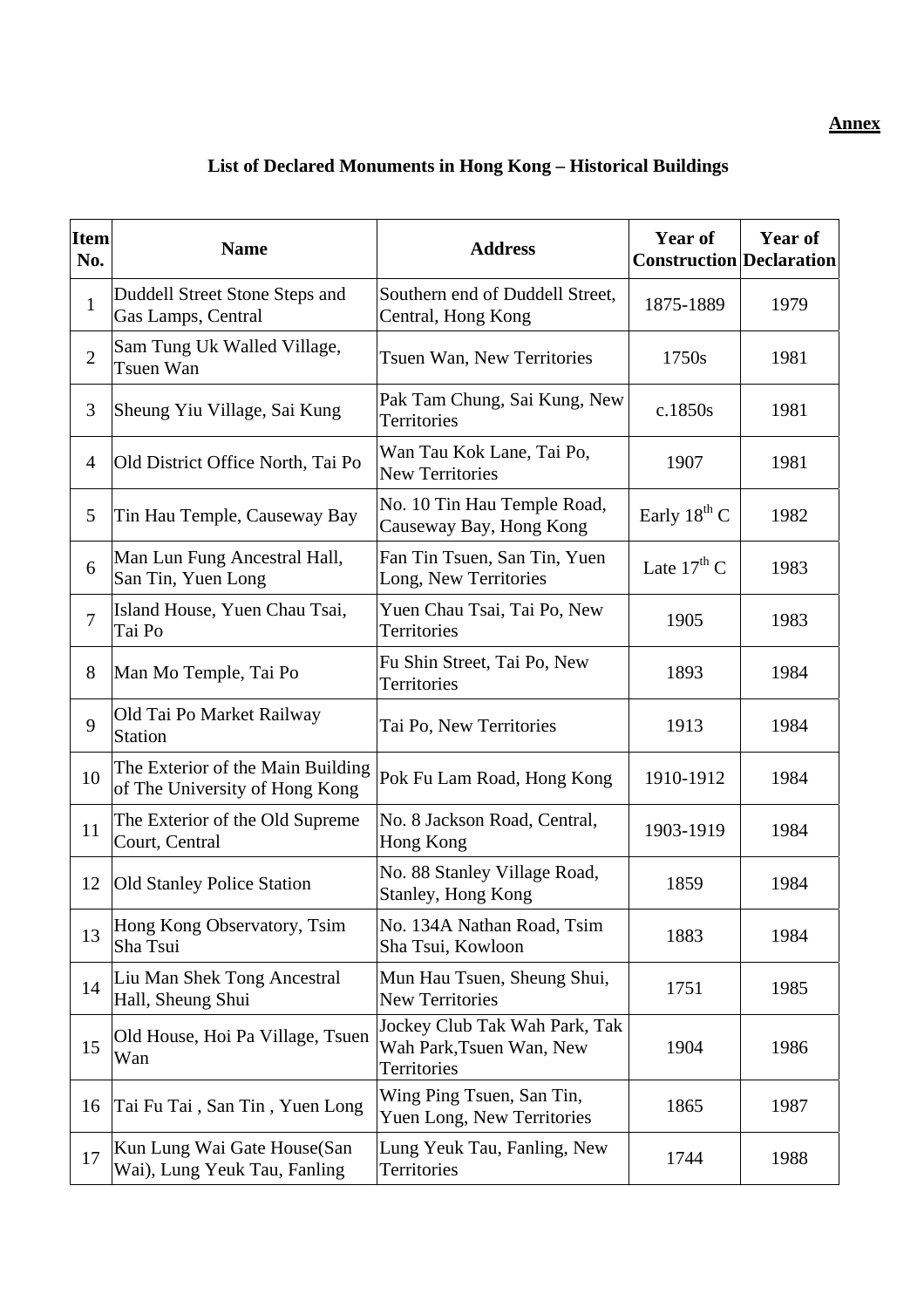| <b>Item</b><br>No. | <b>Name</b>                                                                                              | <b>Address</b>                                                                         | Year of<br><b>Construction Declaration</b> | <b>Year of</b> |
|--------------------|----------------------------------------------------------------------------------------------------------|----------------------------------------------------------------------------------------|--------------------------------------------|----------------|
| 18                 | Yeung Hau Temple, Ha Tsuen,<br>Yuen Long                                                                 | Tung Tau Tsuen, Ha Tsuen,<br>Yuen Long, New Territories                                | Before 1811                                | 1988           |
| 19                 | Law UK Hakka House, Chai Wan                                                                             | No. 14 Kut Shing Street, Chai<br>Wan, Hong Kong                                        | 1736-1795                                  | 1989           |
| 20                 | <b>Flagstaff House, Cotton Tree</b><br>Drive, Central                                                    | Hong Kong Park, Cotton Tree<br>Drive, Central, Hong Kong                               | 1846                                       | 1989           |
| 21                 | Former French Mission Building,<br><b>Battery Path, Central</b>                                          | No. 1 Battery Path, Central,<br>Hong Kong                                              | 1917                                       | 1989           |
| 22                 | Old House, Wong UK Village,<br>Sha Tin                                                                   | Wong Uk Park (Old Wong Uk<br>Village), Yuen Chau Kok Road,<br>Sha Tin, New Territories | 1800s                                      | 1989           |
| 23                 | <b>Western Market (North Block)</b>                                                                      | No. 323 Des Voeux Road<br>Central, Sheung Wan, Hong<br>Kong                            | 1906                                       | 1990           |
| 24                 | Wan Chai Post Office                                                                                     | No. 221 Queen's Road East,<br>Wan Chai, Hong Kong                                      | 1912-1913                                  | 1990           |
| 25                 | Old Pathological Institute, Caine<br>Lane, Sheung Wan                                                    | No. 2 Caine Lane, Sheung Wan,<br>Hong Kong                                             | 1905                                       | 1990           |
| 26                 | Former Kowloon-Canton Railway<br>Clock Tower, Tsim Sha Tsui                                              | Hong Kong Cultural Centre,<br>Tsim Sha Tsui, Kowloon                                   | 1913-1915                                  | 1990           |
| 27                 | Kang Yung Study Hall, Sha Tau<br>Kok                                                                     | Sheung Wo Hang Village, Sha<br>Tau Kok, New Territories                                | 1736-1795                                  | 1991           |
| 28                 | Former Kowloon British School,<br>Tsim Sha Tsui                                                          | No. 136 Nathan Road, Tsim Sha<br>Tsui, Kowloon                                         | 1900-1902                                  | 1991           |
| 29                 | Yi Tai Study Hall, Kam Tin, Yuen Shui Tau Tsuen, Kam Tin, Yuen<br>Long                                   | Long, New Territories                                                                  | 1821-1850                                  | 1992           |
| 30                 | Main Building of St. Stephen's<br>Girl's College, Lyttelton Road,<br>Mid-Levels                          | No. 2 Lyttelton Road,<br>Mid-Levels, Hong Kong                                         | 1923                                       | 1992           |
| 31                 | The Exterior of the Main<br>Building, the Helena May,<br>Garden Road, Central                            | No. 35 Garden Road, Central,<br>Hong Kong                                              | 1914                                       | 1993           |
| 32                 | <b>Enclosing Walls and Corner</b><br>Watch Towers of Kun Lung<br>Wai(San Wai), Lung Yeuk Tau,<br>Fanling | Lung Yeuk Tau, Fanling, New<br>Territories                                             | 1744                                       | 1993           |
| 33                 | The Entrance Tower of Ma Wat<br>Wai, Lung Yuek Tau, Fanling                                              | Lung Yeuk Tau, Fanling, New<br>Territories                                             | 1736-1795                                  | 1994           |
| 34                 | <b>Former Marine Police</b><br>Headquarters, Tsim Sha Tsui                                               | Tsim Sha Tsui, Kowloon                                                                 | 1884                                       | 1994           |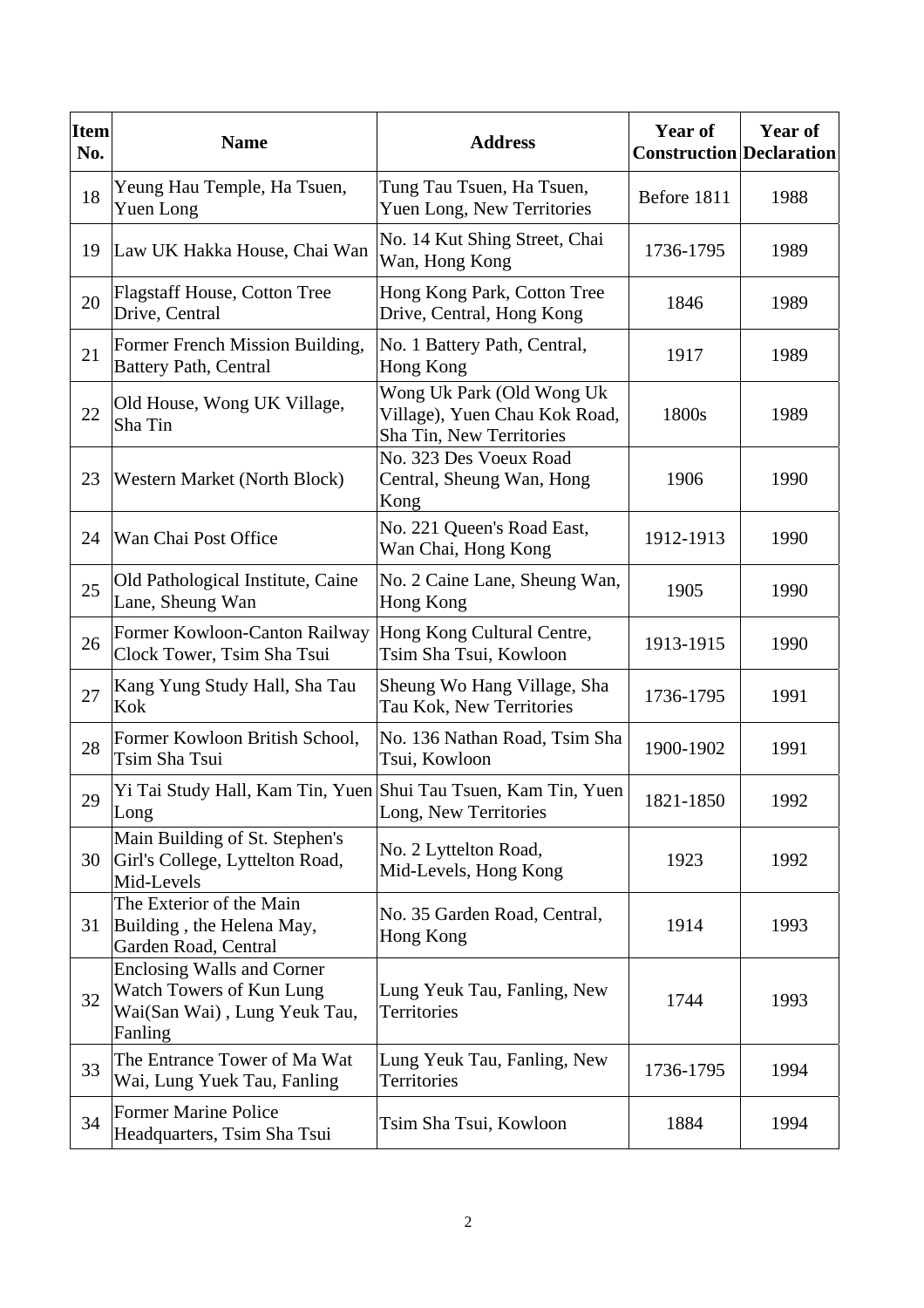| <b>Item</b><br>No. | <b>Name</b>                                                                                    | <b>Address</b>                                                     | <b>Year of</b><br><b>Construction Declaration</b> | <b>Year of</b> |
|--------------------|------------------------------------------------------------------------------------------------|--------------------------------------------------------------------|---------------------------------------------------|----------------|
| 35                 | Government House, Upper Albert<br>Road, Central                                                | Upper Albert Road, Central,<br>Hong Kong                           | 1851-1855                                         | 1995           |
| 36                 | Former Gate Lodge, the Peak                                                                    | Mount Austin Road, The Peak,<br>Hong Kong                          | 1900-1902                                         | 1995           |
| 37                 | Central Police Station Compound, No. 10 Hollywood Road,<br>Hollywood Road, Central             | Central, Hong Kong                                                 | 1864-1919                                         | 1995           |
| 38                 | Former Central Magistracy,<br>Arbuthnot Road, Central                                          | No.1 Arbutnot Road, Central,<br>Hong Kong                          | 1913-1914                                         | 1995           |
| 39                 | Victoria Prison Compound, Old<br><b>Bailey Street, Central</b>                                 | No. 16 Old Bailey Street,<br>Central, Hong Kong                    | 1840                                              | 1995           |
| 40                 | The Exterior of Hung Hing Ying<br>Building of The University of<br>Hong Kong                   | Pok Fu Lam Road, Hong Kong                                         | 1912                                              | 1995           |
| 41                 | The Exterior of Tang Chi Ngong<br>Building of The University of<br>Hong Kong                   | Pok Fu Lam Road, Hong Kong                                         | 1929                                              | 1995           |
| 42                 | The Exterior of University Hall of No. 144 Pok Fu Lam Road, Pok<br>The University of Hong Kong | Fu Lam, Hong Kong                                                  | 1861-1867                                         | 1995           |
| 43                 | St. John's Cathedral, Garden Road, Nos. 4-8 Garden Road, Central,<br>Central                   | Hong Kong                                                          | 1847-1849                                         | 1996           |
| 44                 | Former Yamen Building of<br>Kowloon Walled City, Kowloon<br><b>Walled City Park</b>            | Kowloon Walled City Park,<br>Kowloon City, Kowloon                 | 1847                                              | 1996           |
| 45                 | I Shing Temple, Wang Chau,<br>Yuen Long                                                        | Wang Chau, Yuen Long, New<br>Territories                           | c.17 <sup>th</sup> C                              | 1996           |
| 46                 | <b>Entrance Tower and Enclosing</b><br>Walls of Lo Wai, Lung Yeuk Tau,<br>Fanling              | Lung Yeuk Tau, Fanling, New<br>Territories                         | c.1200s                                           | 1997           |
| 47                 | Tang Chung Ling Ancestral Hall,<br>Lung Yeuk Tau, Fanling                                      | Lung Yeuk Tau, Fanling, New<br>Territories                         | 1525                                              | 1997           |
| 48                 | Cheung Shan Monastery, Ping<br>Che, Fanling                                                    | Wo Keng Shan, Ping Che,<br>Fanling, New Territories                | 1789                                              | 1998           |
| 49                 | King Law Ka Shuk, Tai Po Tau<br>Tsuen, Tai Po                                                  | No. 17 Tai Po Tau Tsuen, Tai<br>Po, New Territories                | 1368-1644                                         | 1998           |
| 50                 | Cheung Ancestral Hall, Shan Ha<br>Tsuen, Yuen Long                                             | No. 209 Shan Ha Tsuen, Ping<br>Shan, Yuen Long, New<br>Territories | 1815                                              | 1999           |
| 51                 | Fan Sin Temple, Sheung Wun<br>Yiu, Tai Po                                                      | Sheung Wun Yiu, Tai Po, New<br>Territories                         | 1736-1795                                         | 1999           |